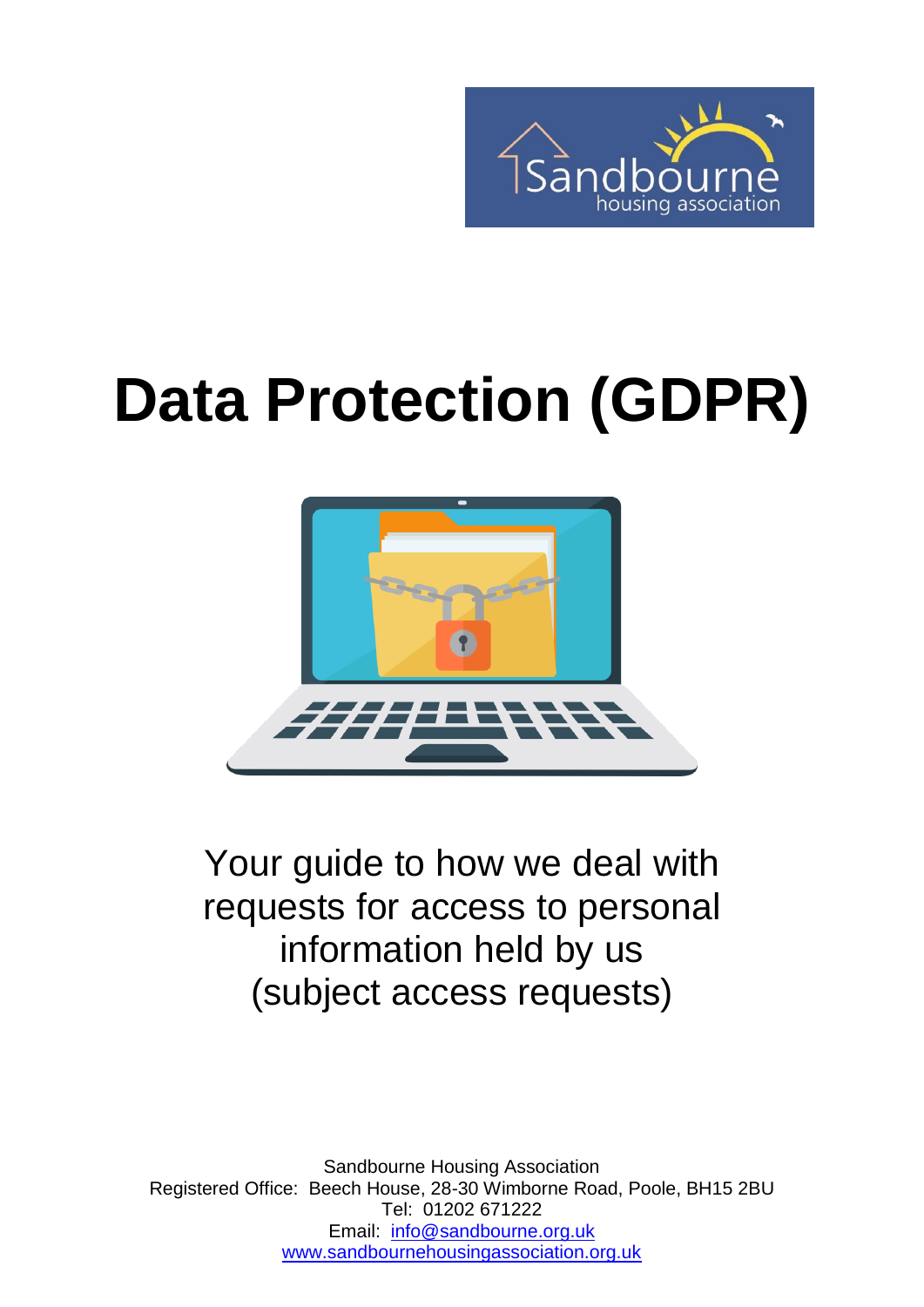# **Introduction**

We have produced this leaflet to help you understand how we deal with requests, either from you or others, for access to information and/or personal information we hold about you.

Throughout this leaflet we will refer to Data Protection 'Subject access requests' (SARs).

The use of 'you' applies to all of our occupiers whether you are a tenant, leaseholder or a shared owner. It also applies to our housing waiting list applicants.

The use of 'us' or 'we' refers to Sandbourne Housing Association.

# **What is meant by 'Resident or others request for access to personal information held about them - referred to as Data Protection 'Subject access requests' (SARs)**

This right, commonly referred to as subject access, is created by Section 7 of the Data Protection Act. It is most often used by individuals who want to see a copy of the information an organisation holds about them. However, the right of access goes further than this and an individual who makes a written request is entitled to be:

- told whether any personal data is being processed;
- given a description of the personal data, the reasons it is being processed, and whether it will be given to any other organisations or people;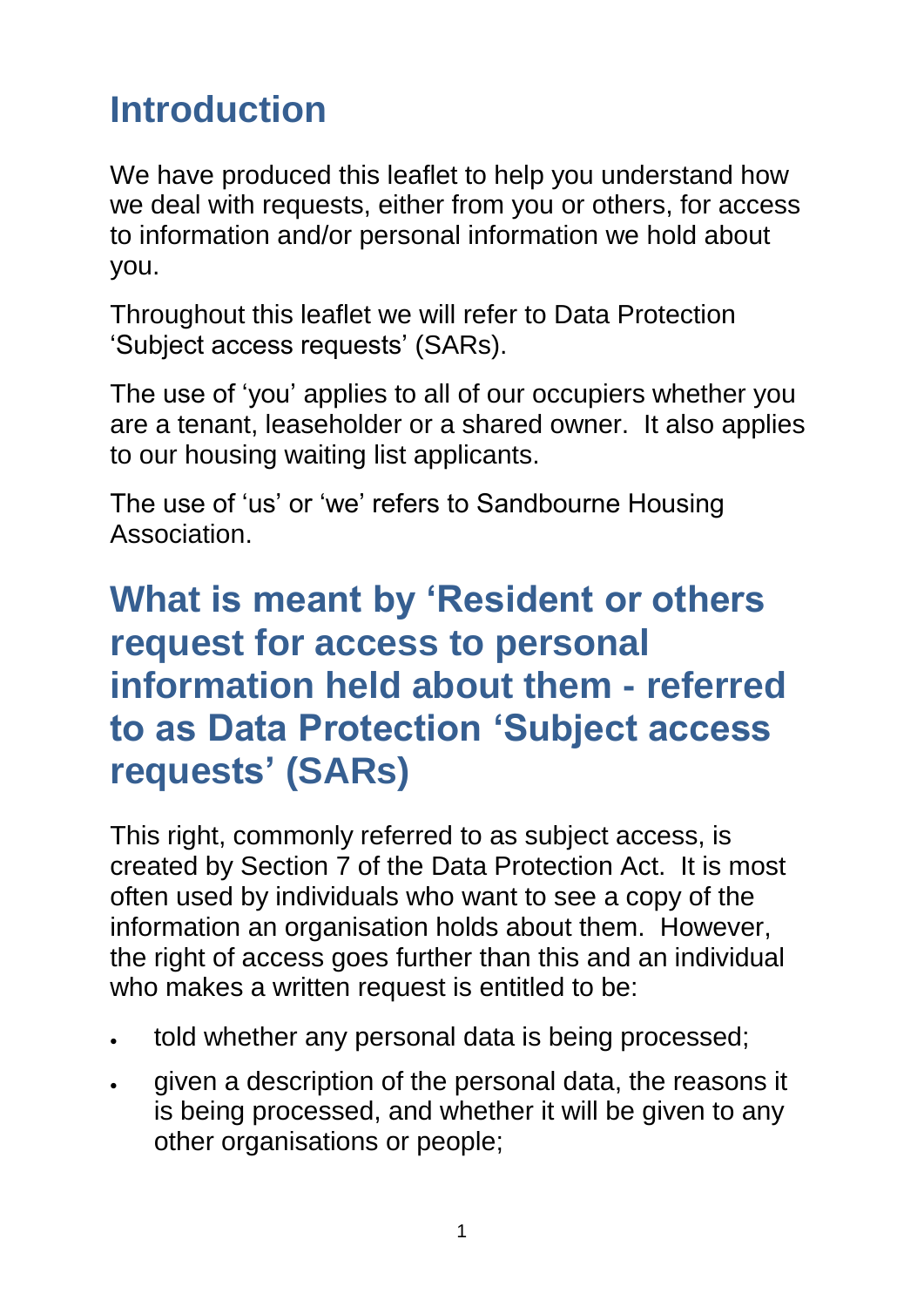given a copy of the information comprising the data; and given details of the source of the data (where this is available).

#### **We will respond to a subject access request promptly and in any event within one calendar month of receiving it.**

However, some types of personal data are exempt from the right of subject access and so cannot be obtained by making a subject access request. For more information, please see [Exemptions.](https://ico.org.uk/for-organisations/guide-to-data-protection/exemptions/)

# **What is an individual entitled to?**

Under the right of subject access, an individual is entitled only to their own personal data, and not to information relating to other people (unless they are acting on behalf of that person). Neither are you entitled to information simply because you may be interested in it. It is important to establish whether the information requested falls within the definition of personal data. In most cases, it will be obvious whether the information being requested is personal data.

Subject access provides a right to see the information contained in personal data, rather than a right to see the documents that include that information.

# **What is a valid subject access request?**

For a subject access request to be valid, it should be made in writing. You should also note the following points when considering validity:

 A request sent by email is as valid as one sent in hard copy.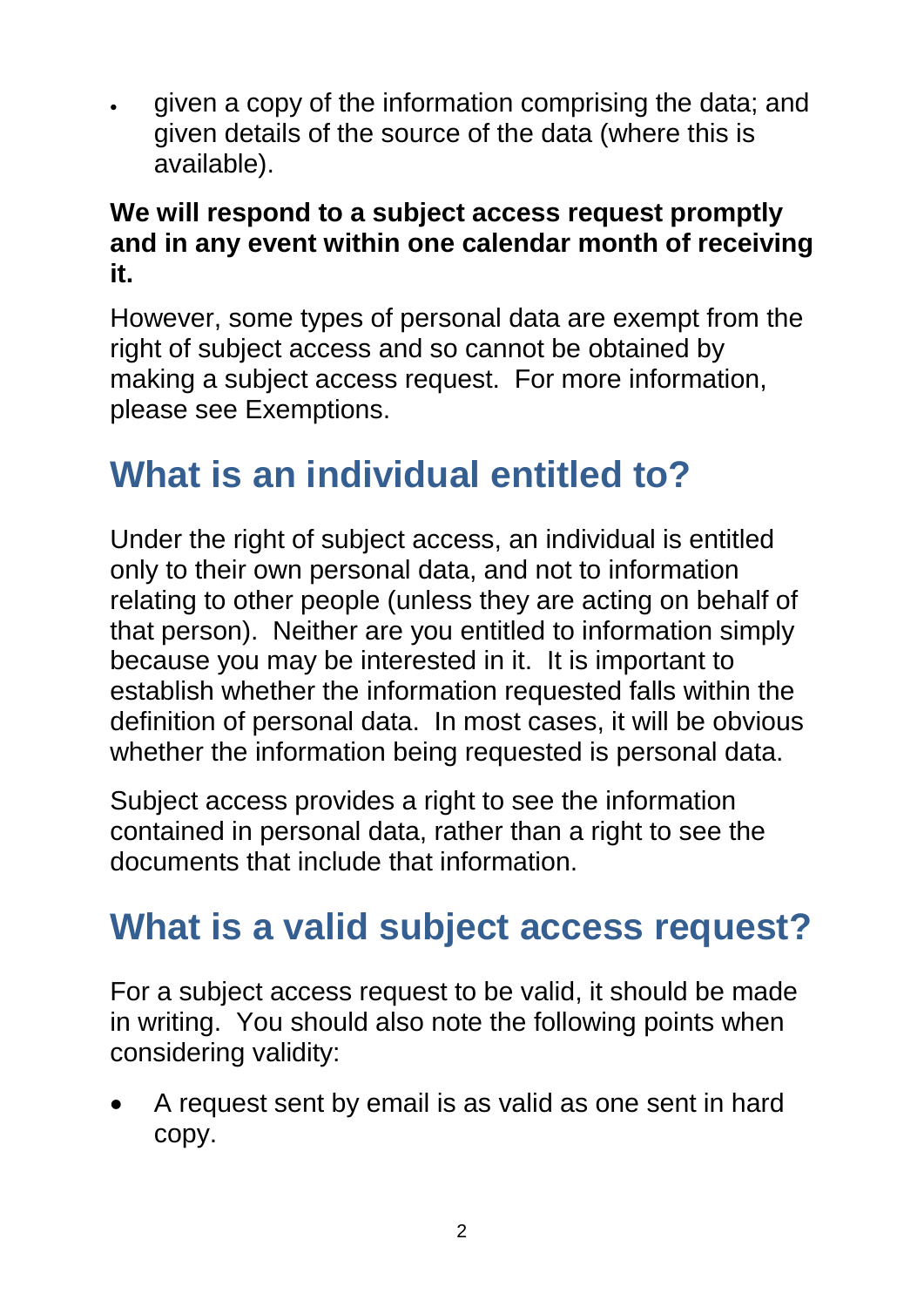- We do not need to respond to a request made verbally but, depending on the circumstances, it might be reasonable to do so (as long as we are satisfied about the person's identity), and it is good practice to at least explain to the individual how to make a valid request, rather than ignoring them.
- If a disabled person finds it impossible or unreasonably difficult to make a subject access request in writing, we may have to make a reasonable adjustment for them under the Equality Act 2010. This could include treating a verbal request for information as though it were a valid subject access request. We might also have to respond in a particular format which is accessible to the disabled person, such as Braille, large print, email or audio formats. If an individual thinks we have failed to make a reasonable adjustment, they may make a claim under the Equality Act. Information about making a claim is available from the Equality and Human Rights Commission.
- If a request does not mention the Act specifically or even say that it is a subject access request, it is nevertheless valid and should be treated as such if it is clear that the individual is asking for their own personal data.

A request is valid even if the individual has not sent it directly to the person who normally deals with such requests.

# **Can I require individuals to use a specially designed form when making subject access requests?**

No. Many organisations produce subject access request forms and we invite individuals to use such a form, which is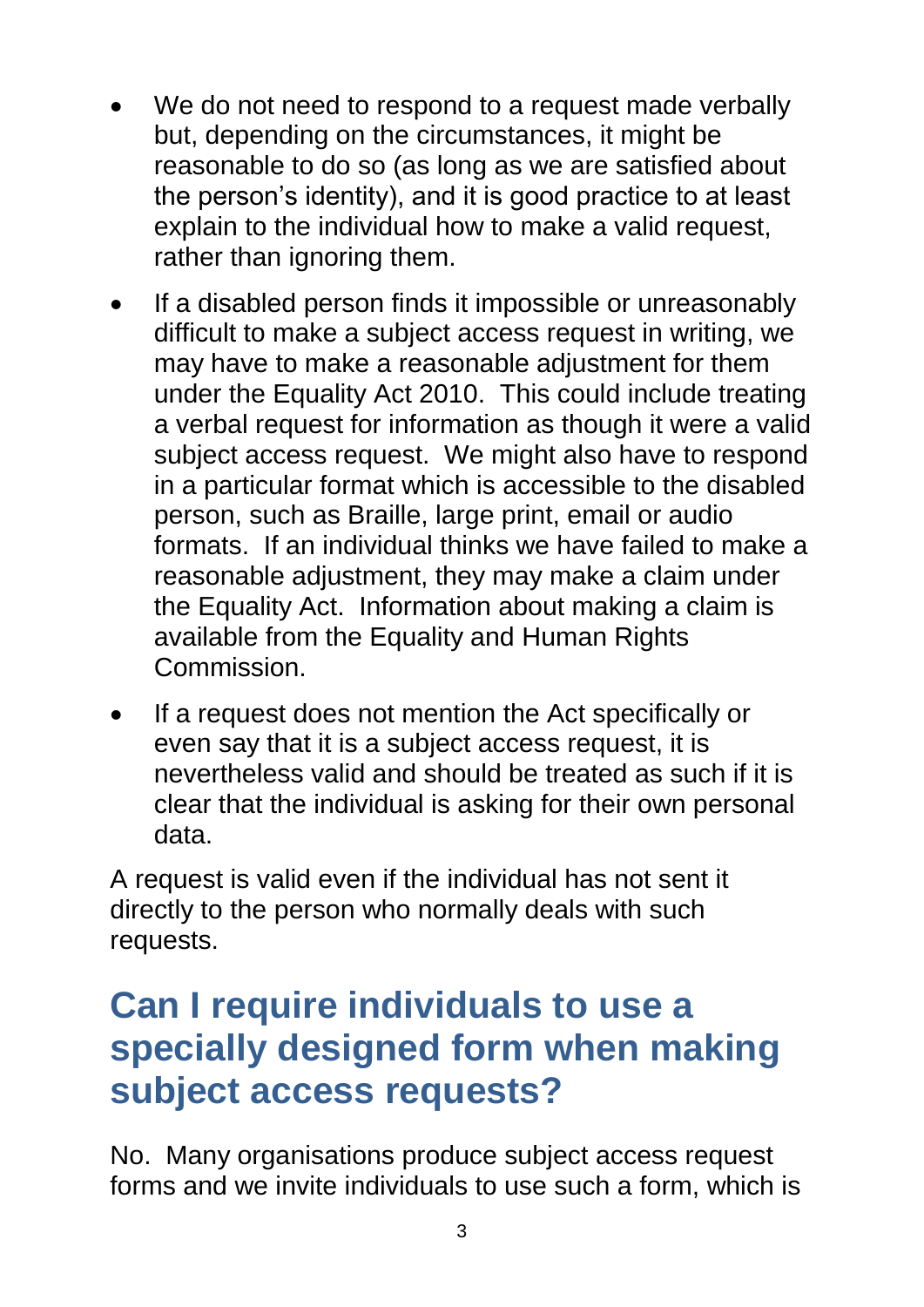available from the registered office upon request or from our website [\(www.sandbournehousingassociation.org.uk\)](http://www.sandbournehousingassociation.org.uk/). However, any request in writing must be considered as a valid request, whatever the format.

### **We have received a request but need to amend the data before sending out the response. Should we send out the "old" version?**

The Act specifies that a subject access request relates to the data held at the time the request was received. However, in many cases, routine use of the data may result in it being amended or even deleted while you are dealing with the request. So it would be reasonable for us to supply information we hold when we send out a response, even if this is different to that held when we received the request.

However, it is not acceptable to amend or delete the data if we would not otherwise have done so.

## **Do we have to explain the contents of the information we send to the individual?**

The Act requires that the information we provide to the individual is in "intelligible form". At its most basic, this means that the information we provide should be capable of being understood by the average person. However, the Act does not require us to ensure that the information is provided in a form that is intelligible to the particular individual making the request.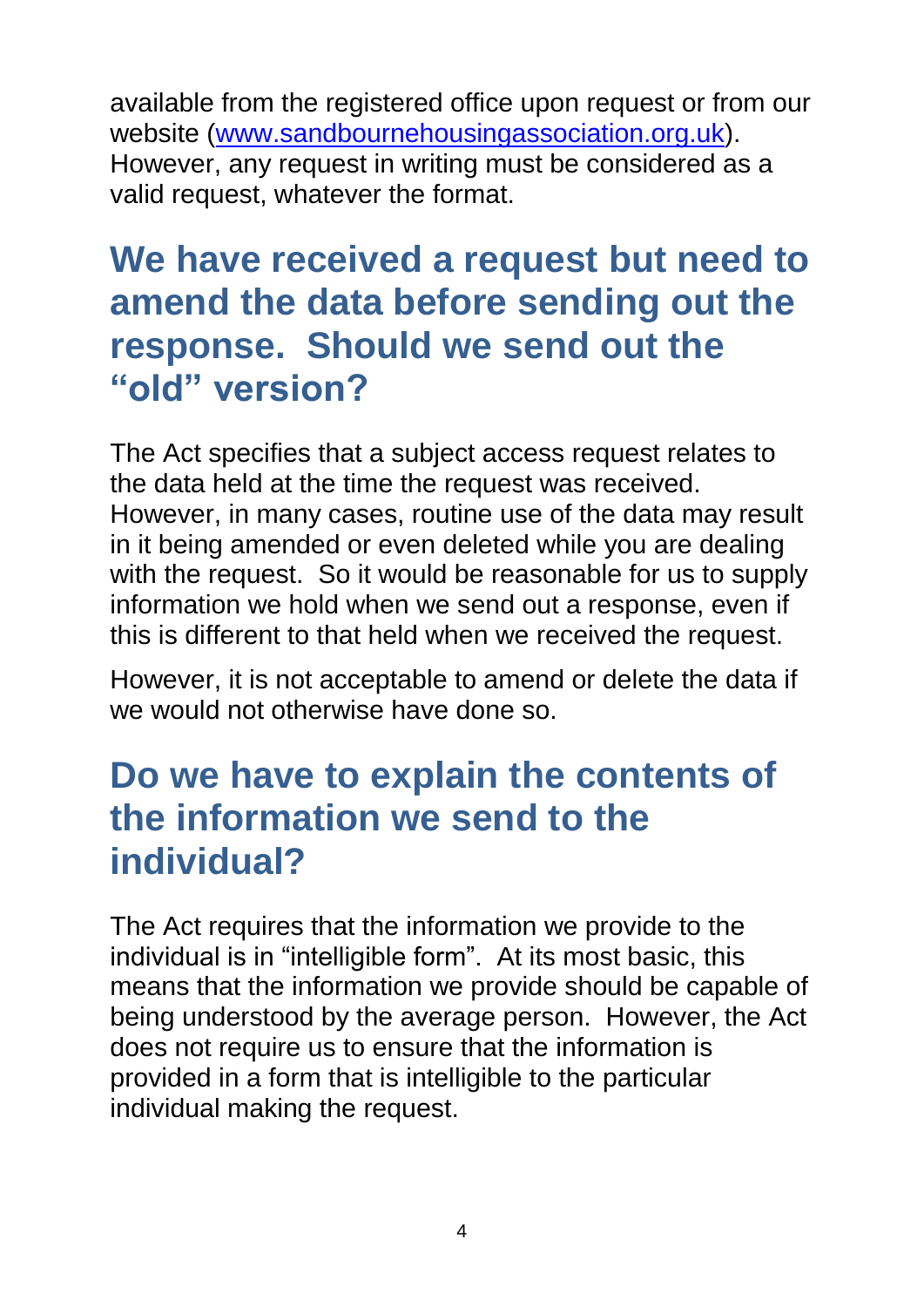# **Can we charge a fee for dealing with a subject access request?**

No, unless we consider the amount of information to be excessive, in which case we can charge a 'reasonable' fee. Each case will be treated individually.

## **Can we ask for more information before responding to a subject access request?**

The Act allows us to confirm two things before we are obliged to respond to a request.

- We can ask for enough information to judge whether the person making the request is the individual to whom the personal data relates. This is to avoid personal data about one individual being sent to another person, accidentally or as a result of deception.
- We are reasonable about what you ask for. We should not request lots more information if the identity of the person making the request is obvious to us. This is particularly the case, for example, when we have an ongoing relationship with the individual.

#### **What about subject access requests made on behalf of others?**

The Act does not prevent an individual making a subject access request via a third party. Often, this will be a solicitor acting on behalf of a client, but it could simply be that an individual feels comfortable allowing someone else to act for them. In these cases, we need to be satisfied that the third party making the request is entitled to act on behalf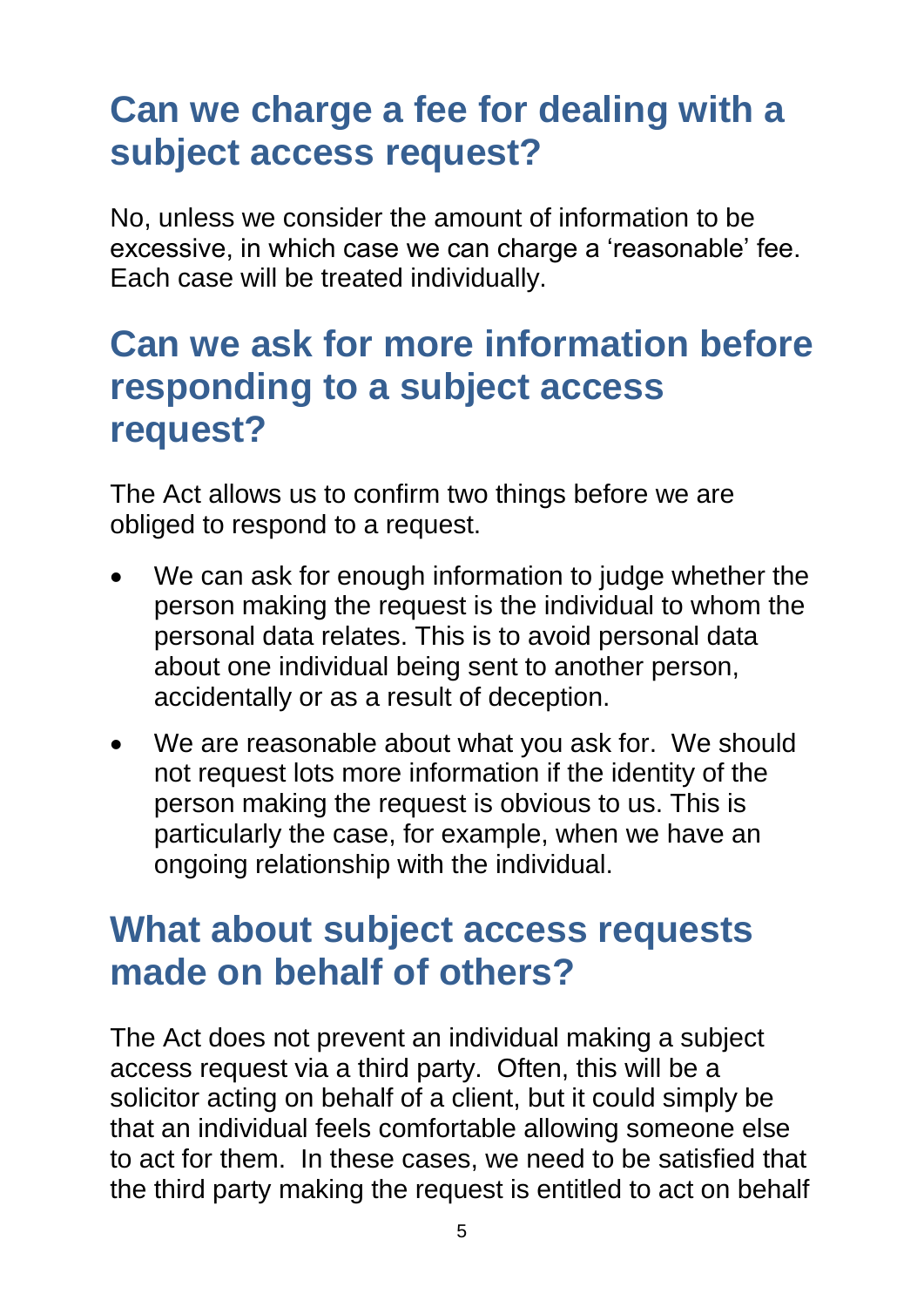of the individual, but it is the third party's responsibility to provide evidence of this entitlement. This might be a written authority to make the request or it might be a more general power of attorney.

There are cases where an individual does not have the mental capacity to manage their own affairs. Although there are no specific provisions in the Data Protection Act, the Mental Capacity Act 2005 enabling a third party to exercise subject access rights on behalf of such an individual, it is reasonable to assume that an attorney with authority to manage the property and affairs of an individual will have the appropriate authority. The same applies to a person appointed to make decisions about such matters:

in England and Wales, by the Court of Protection.

# **What about requests for information about children?**

Even if a child is too young to understand the implications of subject access rights, data about them is still their personal data and does not belong, for example, to a parent or guardian. So it is the child who has a right of access to the information held about them, even though in the case of young children these rights are likely to be exercised by those with parental responsibility for them.

Before responding to a subject access request for information held about a child, we should consider whether the child is mature enough to understand their rights. If we are confident that the child can understand their rights, then we should respond to the child rather than a parent. What matters is that the child is able to understand (in broad terms) what it means to make a subject access request and how to interpret the information they receive as a result of doing so. When considering borderline cases, we should take into account, among other things: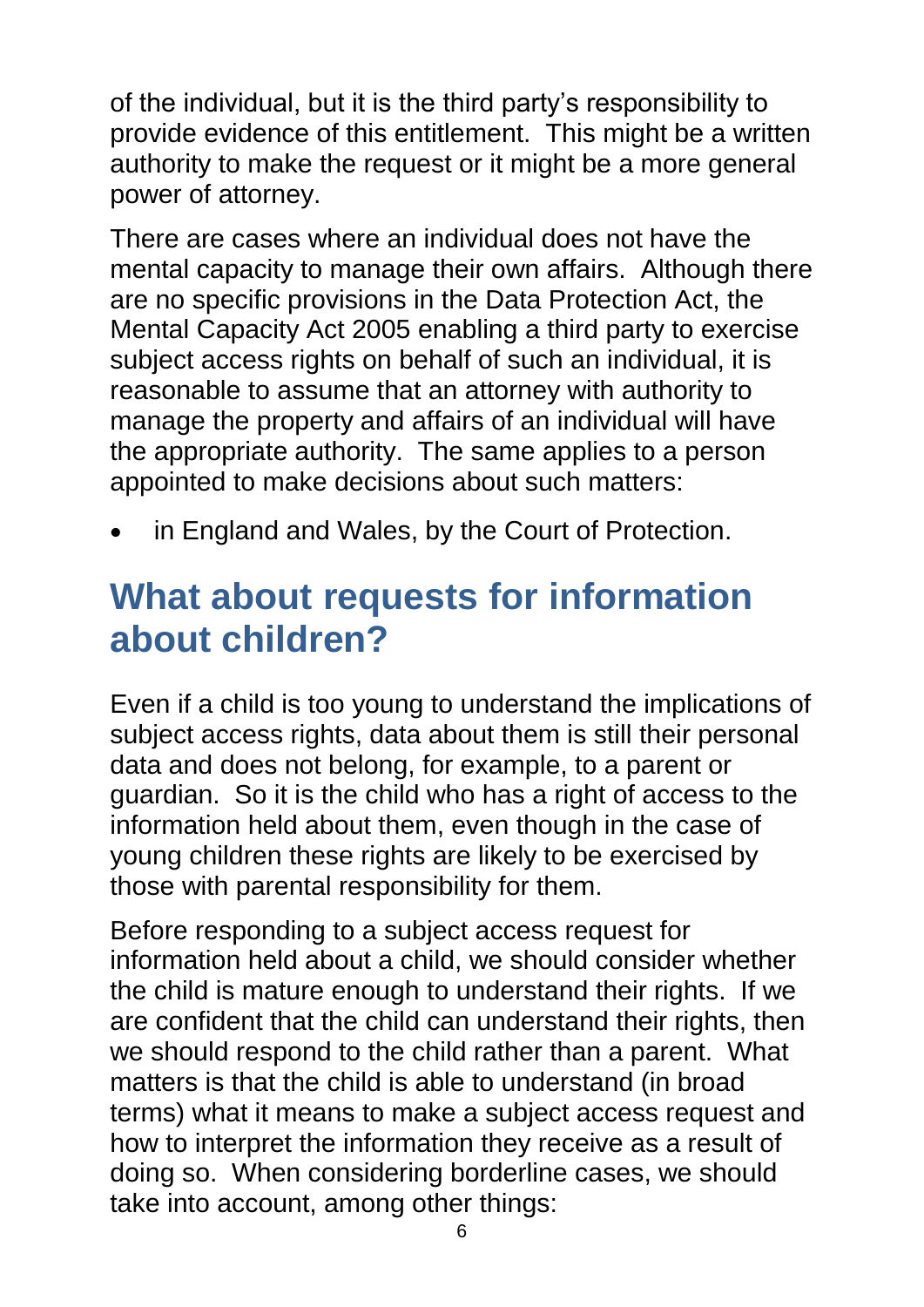- the child's level of maturity and their ability to make decisions like this;
- the nature of the personal data;
- any court orders relating to parental access or responsibility that may apply;
- any duty of confidence owed to the child or young person;
- any consequences of allowing those with parental responsibility access to the child's or young person's information. This is particularly important if there have been allegations of abuse or ill treatment;
- any detriment to the child or young person if individuals with parental responsibility cannot access this information; and
- any views the child or young person has on whether their parents should have access to information about them.

# **What should we do if the data includes information about other people?**

Responding to a subject access request may involve providing information that relates both to the individual making the request and to another individual. The Act says we do not have to comply with the request if to do so would mean disclosing information about another individual who can be identified from that information, except where:

- the other individual has consented to the disclosure; or
- it is reasonable in all the circumstances to comply with the request without that individual's consent.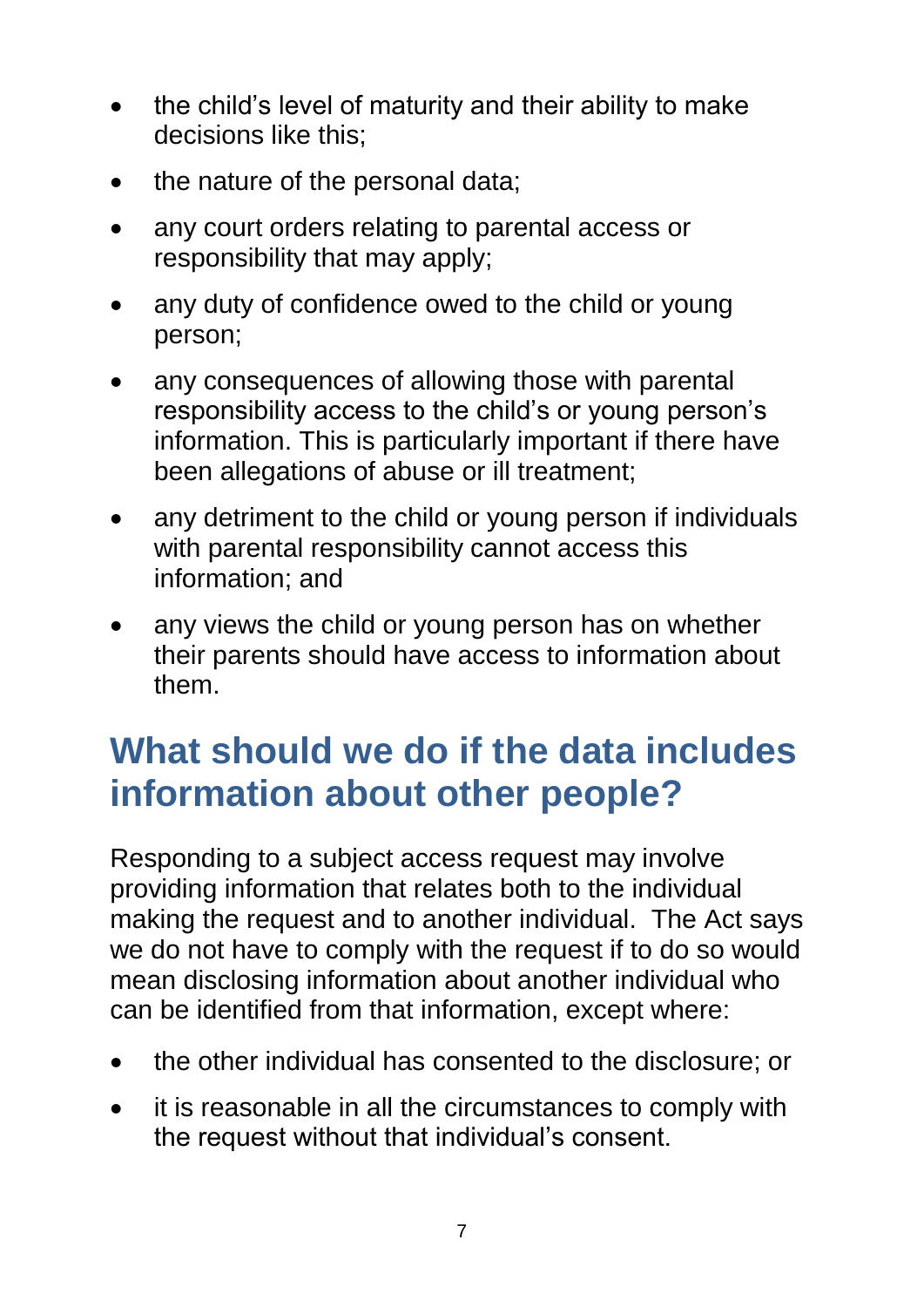So, although we may sometimes be able to disclose information relating to a third party, we need to decide whether it is appropriate to do so in each case. This decision will involve balancing the data subject's right of access against the other individual's rights in respect of their own personal data. If the other person consents to us disclosing the information about them, then it would be unreasonable not to do so. However, if there is no such consent, we must decide whether to disclose the information anyway.

For the avoidance of doubt, we cannot refuse to provide subject access to personal data about an individual simply because we obtained that data from a third party. The rules about third party data apply only to personal data which includes both information about the individual who is the subject of the request and information about someone else.

# **What if sending out copies of information will be expensive or time consuming?**

In some cases, dealing with a subject access request will be an onerous task. This might be because of the nature of the request, because of the amount of personal data involved, or because of the way in which certain information is held.

Under section 8(2) of the Act we are not obliged to supply a copy of the information in permanent form if it would involve disproportionate effort to do so. We must decide whether supplying a copy of the information would involve disproportionate effort. Even if we do not have to supply a copy of the information in permanent form, the individual still has the other basic rights described above.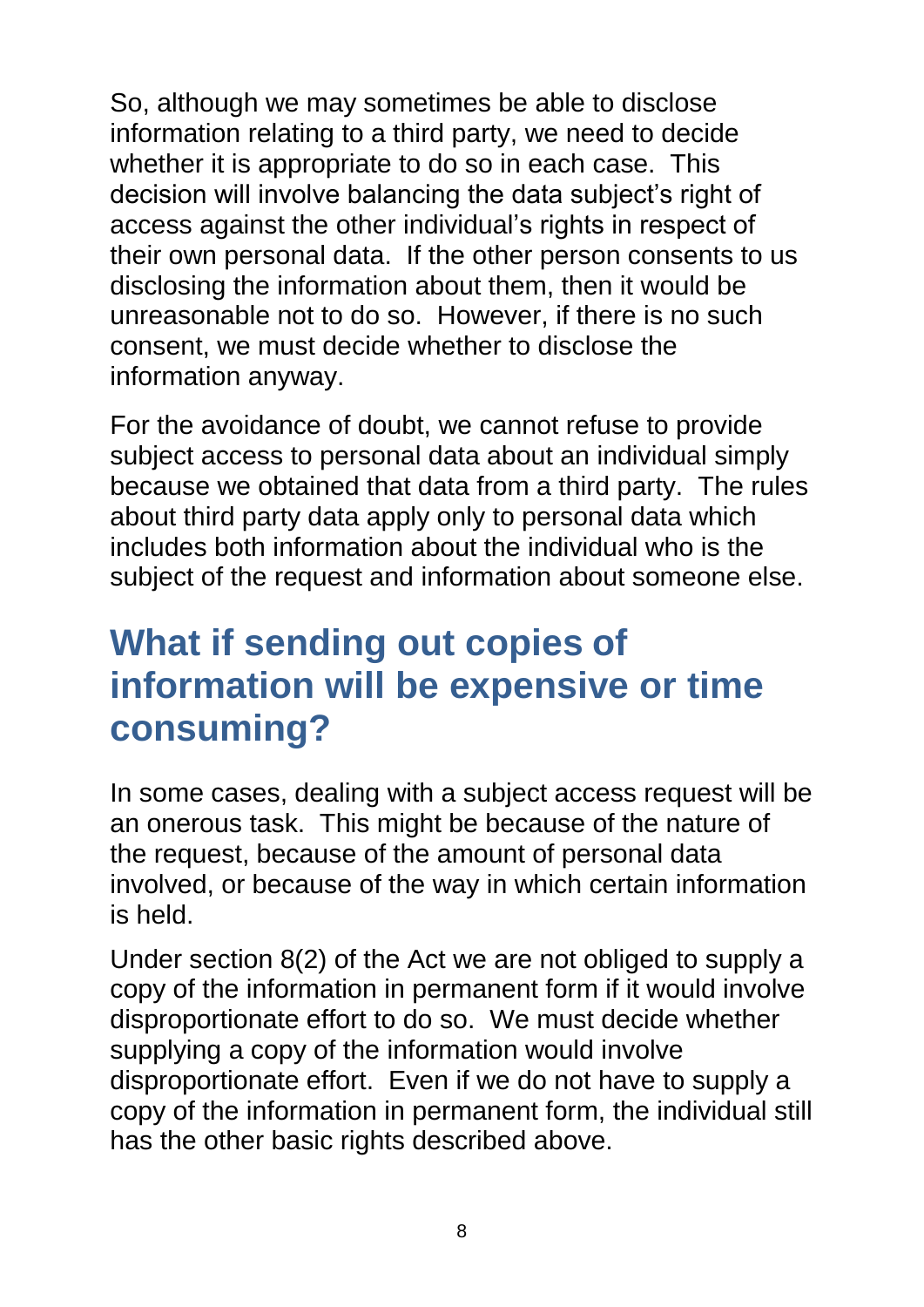The Act does not define "disproportionate effort" but it is clear that there is some (albeit limited) scope for assessing whether complying with a request would result in so much work or expense as to outweigh the individual's right of access to their personal data. However, it should be noted that this qualification to the right of subject access only applies in respect of "supplying" a copy of the relevant information in permanent form. We cannot refuse to deal with a subject access request just because we think that locating the information in the first place would involve disproportionate effort.

We will only rely on this provision in the most exceptional of cases. Even if we believe that supplying a copy of information in permanent form would involve disproportionate effort, we will still try to comply with the request in some other way.

#### **Example**

We decide that to supply copies of an individual's records in permanent form would involve disproportionate effort. Rather than refuse the individual access, we may offer for the person to visit our offices and view the original documents. We may also agree that if there are documents that they wish to take away with them we can arrange to provide copies.

## **What about repeated or unreasonable requests?**

The Data Protection Act does not limit the number of subject access requests an individual can make to any organisation. However, it does allow some discretion when dealing with requests that are made at unreasonable intervals. The Act says that we are not obliged to comply with an identical or similar request to one we have already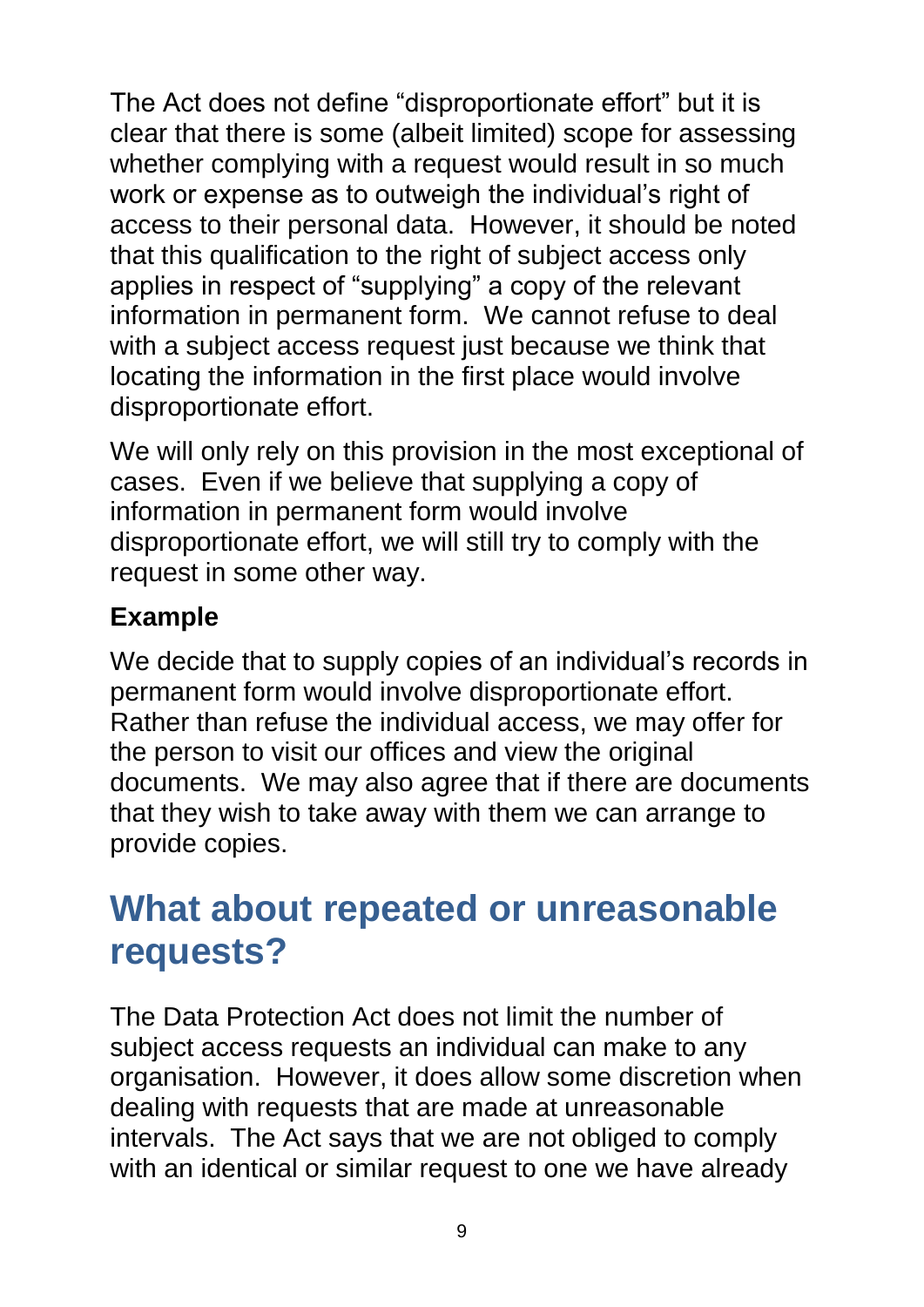dealt with, unless a reasonable interval has elapsed between the first request and any subsequent ones.

If there has been a previous request or requests, and the information has been added to or amended since then, we might consider whether we will need only provide the new or updated information to the requester. However, section 8(6) of the Act states that "information to be supplied pursuant to a request…. must be supplied by reference to the data in question at the time when the request is received…". This means that, when answering a subject access request, we are required by the Act to provide a full response to the request: not merely providing information that is new or has been amended since the last request.

In practice the Information Commissioner would accept that we may attempt to negotiate with the requester to get them to restrict the scope of their subject access request to the new or updated information; however, if the requester insists upon a full response then we would need to supply all the information.

# **Need more information?**

More detailed information is available from the registered office or can be downloaded from the 'Information & Downloads' page of our website, under 'Policies & Procedures'.

This information includes:

- 1. Data Protection Policy (GDPR)
- 2. Data Protection Statement
- 3. Privacy Notice, which includes how we use your personal information
- 4. Procedure for Access to Information
- 5. Subject Access Request form